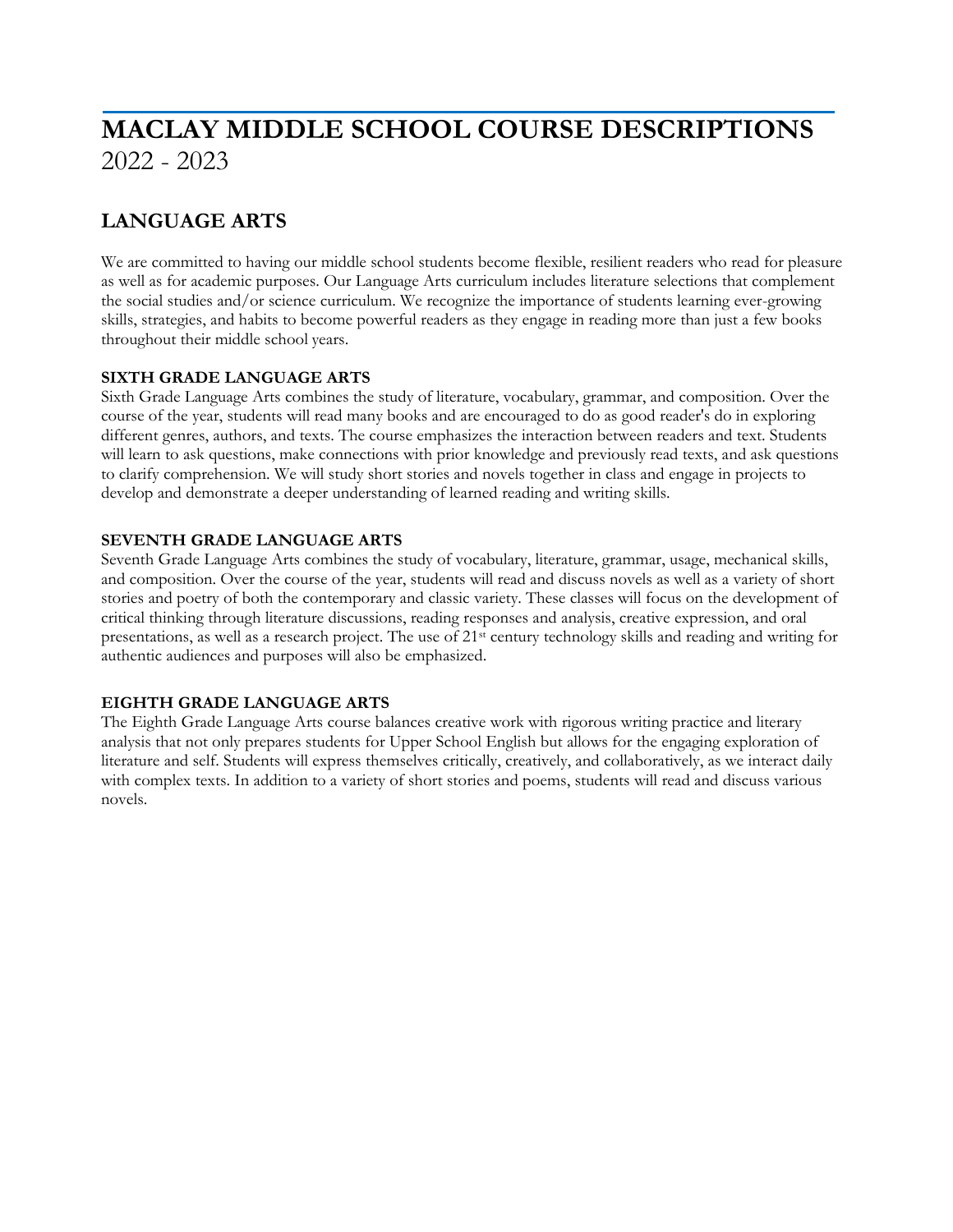## **MATHEMATICS**

## **SIXTH GRADE MATH**

This course is designed to help students become better problem solvers, think mathematically, and see the relevance of mathematics in their daily lives, in their educational futures, and in their possible careers. It is an integrated, hands-on course that includes algebra, geometry, statistics, rational numbers, ratio/proportion, graphing, measurement, and technology. Computational skills are taught, reviewed, and re-enforced without the use of calculators. Students will have the opportunity to solve problems in small groups and sometimes at home with family members. Estimation skills are taught and encouraged. Mathematical concepts and skills are connected to their uses in science, business, and everyday life. This course uses the 6th Grade Eureka Curriculum.

## **INTRODUCTION TO PRE-ALGEBRA**

Introduction to Pre-Algebra is an accelerated mathematics course for sixth grade students who thrive in a fastpaced environment dedicated to the pursuit of mathematical study. Students in this course should expect to not only cover the 6th grade mathematical concepts listed above, but also 7th grade topics in preparation for further Pre-Algebra or Algebra study. An emphasis is placed on problem solving and on deepening the level of understanding of math concepts and mathematical thinking.

## **PRE-ALGEBRA**

Pre-Algebra is designed to give the student a strong background and foundation for the study of Algebra. Emphasis is placed on improving skills by performing the basic operations of all real numbers. Students solve equations and inequalities, graph points and lines on the coordinate axis, solve word problems, and use area, volume, and perimeter formulas, ratios, proportions, percentages, probability, and statistics. Students also learn to simplify algebraic expressions and numerical expressions. This course uses the Eureka 7th Grade Curriculum.

## **TOPICS IN ALGEBRA**

Topics in Algebra is a course designed to cover the same topics of Algebra 1 but at a more moderate pace. This course will primarily focus on the first half of an Algebra I course, so students can develop a more concrete foundation of the prerequisite skills. The goals of the course will be to learn Algebraic connections, properties of real numbers, solving and graphing linear equations and functions, and solving and graphing linear inequalities. Students enrolled in this course will be prepared to continue their Algebra study in ninth grade.

## **ALGEBRA I**

This course is a first-year algebra course with emphasis on variables, functions, rational numbers, equation solving, inequalities, linear equation and their graphs, systems of equations, exponents, polynomials and factoring, quadratic equations and functions, and an introduction to rational expressions and simplifying radicals.

## **GEOMETRY**

This course is designed to develop the students' powers of deductive reasoning. Subject matter will include the study of parallelism and perpendicularity in two and three dimensions; angle measurements; congruencies and similarities of plane and solid figures; algebraic and geometric proof; logic; right triangle trigonometry and area; surface area and volume of solid figures. Strong Algebra I skills are necessary for success in this course. A scientific calculator with trigonometric functions (sin, cos, tan) is required. (This is an Upper School course. Students who complete this course in 8th grade receive an Upper School credit which will be averaged into their Upper School GPA and appear on their transcript.)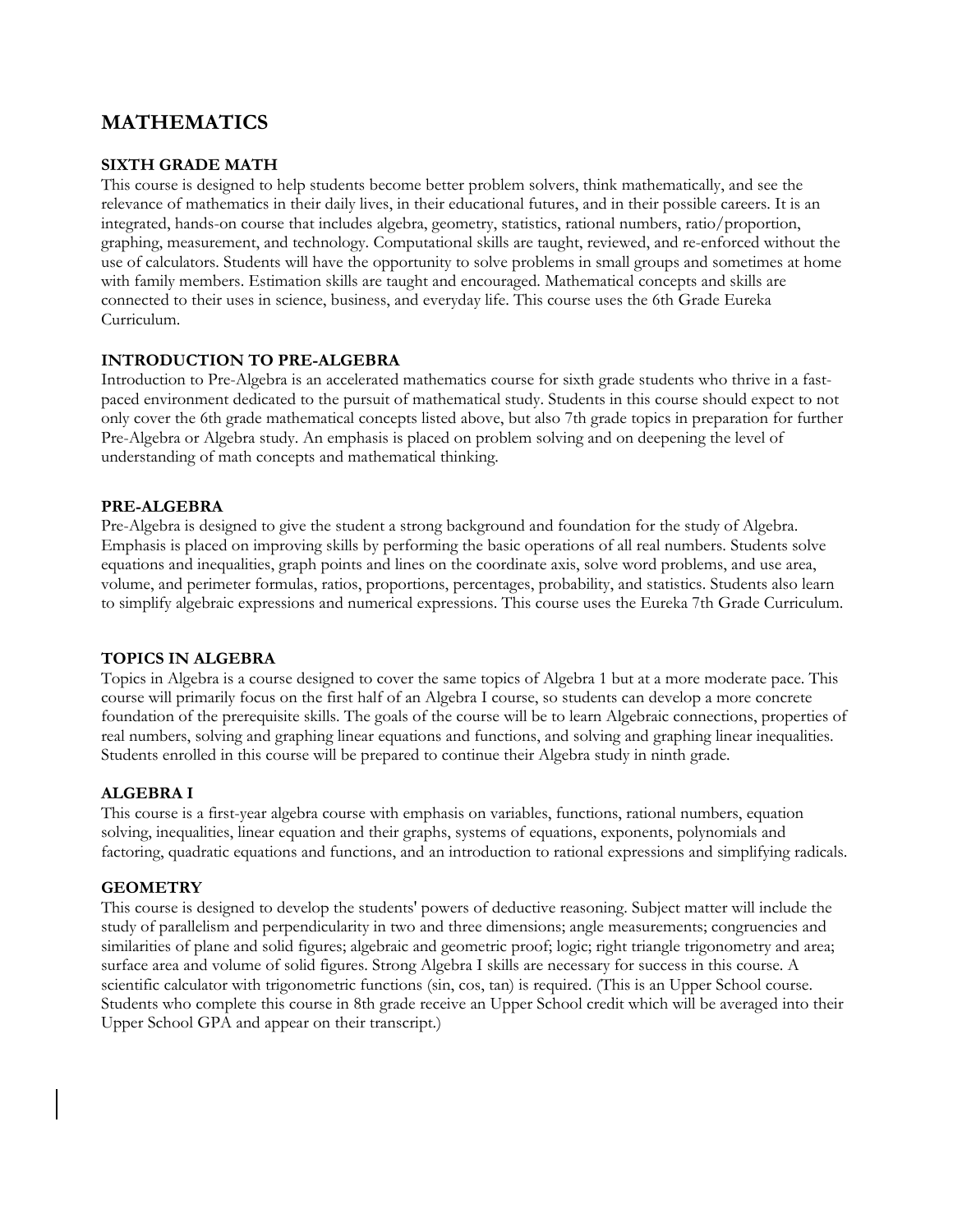## **SCIENCE**

## **SIXTH GRADE EARTH/SPACE SCIENCE**

Sixth grade Earth/Space Science explores the earth in the universe, as a dynamic planet in the solar system, and as a habitat for life.

Content areas include space exploration, technology, engineering, Physics, and earth/space monitoring. We will also study astronomy, air and water, land composition and use, constructive/ destructive surface-shaping forces, geology, and ecology. Stewardship, as well as a knowledge of the earth and its resources, are stressed. This is a hands-on, inquiry-based course where collaboration and engineering skills are sharpened.

## **SEVENTH & EIGHTH GRADE PHYSICAL SCIENCE**

Physical science provides students with the opportunity to construct scientific knowledge through the use of hands-on, minds-on activities. The topics covered during this year-long course provide students with a firm basis for further scientific inquiry in all areas of science. Laboratory and problem-solving activities, as well as critical thinking tasks, are presented in an attempt to prepare students for the Upper School experience. Students are encouraged to learn laboratory safety skills, use calculators, keep organized lab notebooks, and complete experiments.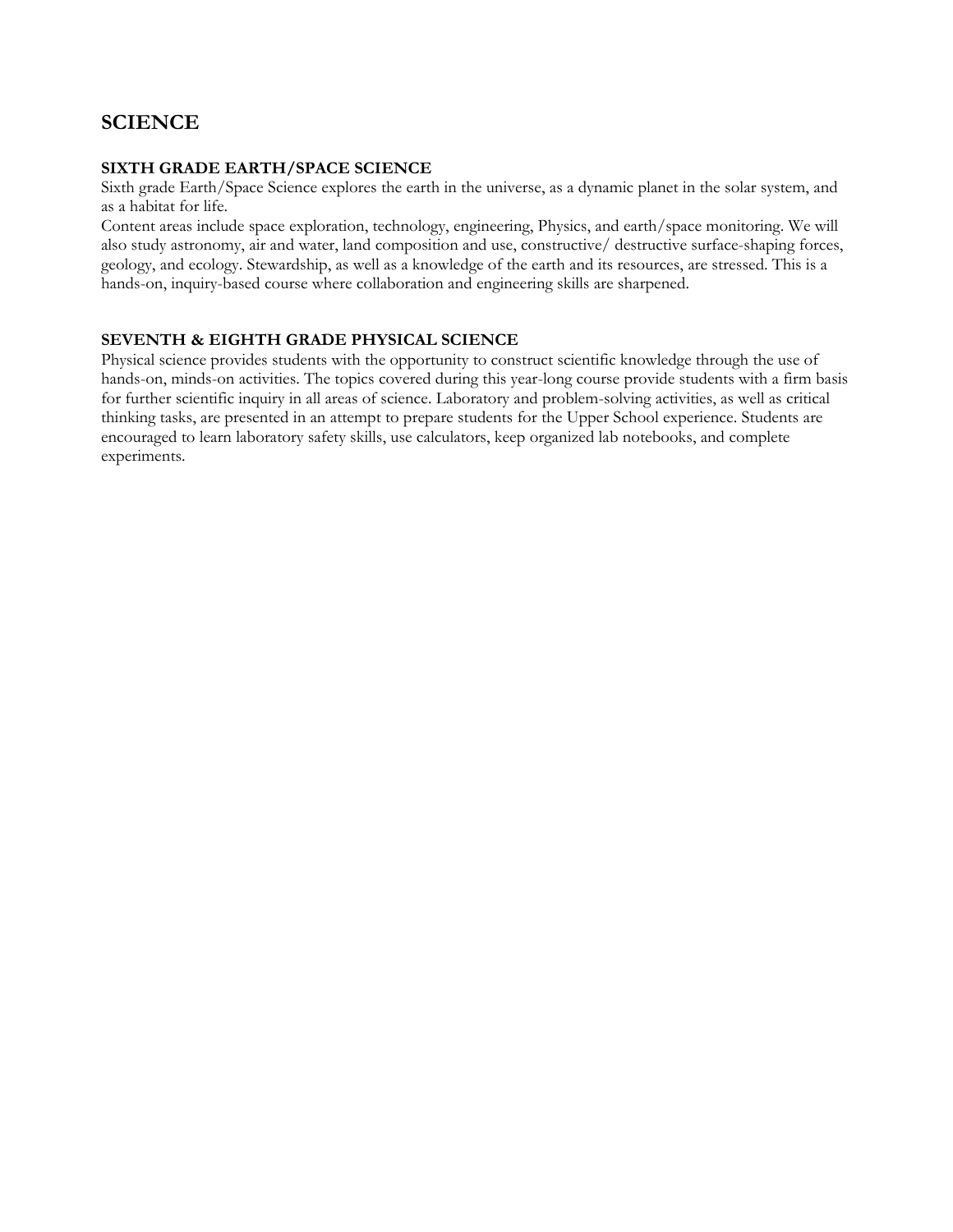## **SOCIAL STUDIES**

## **SIXTH GRADE SOCIAL STUDIES –WORLD GEOGRAPHY**

In Sixth Grade World Geography, students explore the concept of globalization and will examine the increasingly interdependent world we live in and share. They will be taught how physical geography, history and culture, as well as different forms of governments and economies affect global relationships among all countries. Through our various reading and projects, our aim is to teach students to focus on becoming critical readers, thinkers, and effective writers. Students will come to understand the land and heritage of people living in different societies that will facilitate their appreciation of the diverse cultures that exist in our world. Our unit projects will focus on the importance of the relationships between the United States and other countries. Reading current events and engaging in discussions will enable the students to be aware of our ever-changing world. In preparation for the seventh grade, a Civics unit examining differences in government will be emphasized in correlation with the U. S. Constitution.

## **SEVENTH GRADE SOCIAL STUDIES – CIVICS**

The seventh-grade social studies curriculum involves a study of American government—its history, structure, evolution, and role in our daily lives. The duties, rights, and responsibilities of all citizens in the United States are examined through the use of the class text and other activities. The fourth academic quarter focuses on Florida History.

## **EIGHTH GRADE SOCIAL STUDIES – AMERICAN HISTORY**

This course offers a straightforward chronological history of North America. It will cover the colonization of America, the American Revolution, the beginning of a new Republic and the growth and changes that occurred. The course will also include a survey of current affairs and primary sources as they relate to historical events and other major events in U.S. History.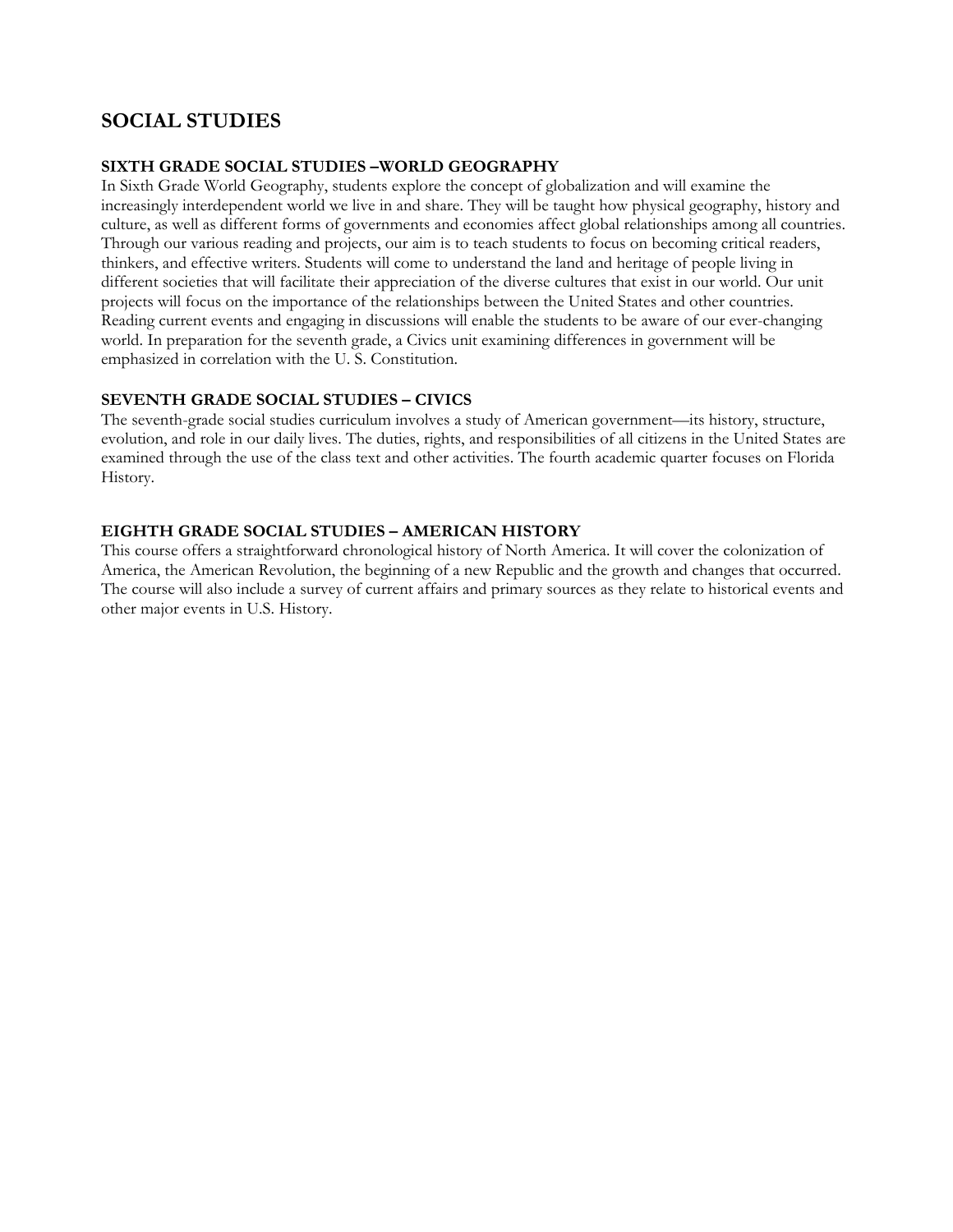## **WORLD LANGUAGES**

## **SPANISH (EXPLORE)**

The Explore Spanish is a nine-week course designed to introduce the students to Hispanic culture and language. This course focuses on daily life situations and cultural activities. Students will spend class time conversing and participating in role-play and other hands-on activities which are designed to stimulate cultural understanding and enjoyment for learning Spanish. At the conclusion of this class, students will have a basic appreciation for the Spanish language, its basic structures and vocabulary, and culture. Students may also be required to do a project on a Spanish-speaking country.

## **SPANISH (LEVEL 1A)**

The Spanish Level 1A course is designed to be the equivalent to the first half of the high school Spanish I course. The goal of the course is to help each student attain an acceptable degree of proficiency in listening, speaking, reading, and writing, and to help him/her learn about other cultures of the world. Various approaches are taken in order to meet these goals. There are listening, written, and speaking exercises. Students are encouraged to speak frequently using open-ended activities that allow students to apply the key vocabulary and grammar in role-playing.

## **SPANISH (LEVEL 1B)**

The Spanish Level 1B is sequential to the Spanish Level 1A course and covers the same material that is taught in the second semester of Spanish I in the high school. Students who successfully complete Spanish I will be placed into Spanish II as high school freshmen. While oral communication in the language is a priority, appropriate development of the four critical areas--reading, writing, speaking, and listening--is stressed. In particular, the composition is emphasized much more at the Spanish level 1B than previously. At this level, culture is approached in a manner that capitalizes upon the students' maturing ability to perceive the world in a social and economic context.

## **FRENCH (EXPLORE)**

The Explore French is a nine-week introduction to the language. Students will learn basic vocabulary with an emphasis on pronunciation. They will also learn about the culture, the music, discover historical aspects of France, and do a virtual guided visit of Paris.

## **FRENCH (LEVEL 1A)**

The French Level 1A course builds on what students have learned in Introduction to French. They will learn how to conjugate basic verbs at the present tense and continue working on their pronunciation, while still expanding their vocabulary on a variety of different topics. Through projects and activities, students will start to learn how to communicate in different situations and contexts (at a restaurant, paying for something, etc..) while still discovering more of France's pop culture, music, and history.

## **FRENCH (LEVEL 1B)**

This course is a continuation of the material that was seen during French Level 1A. Students will learn more advanced grammar and conjugation. Students will learn their first past and future tenses, all while expanding their vocabulary bank on a variety of different topics. A focus on conversational French is also introduced this quarter through more speaking and role play activities, combining all they've learned in 7th grade. We will, of course, still learn and see various French cultural things as well as, at the end of the year, a very useful lesson on French slang.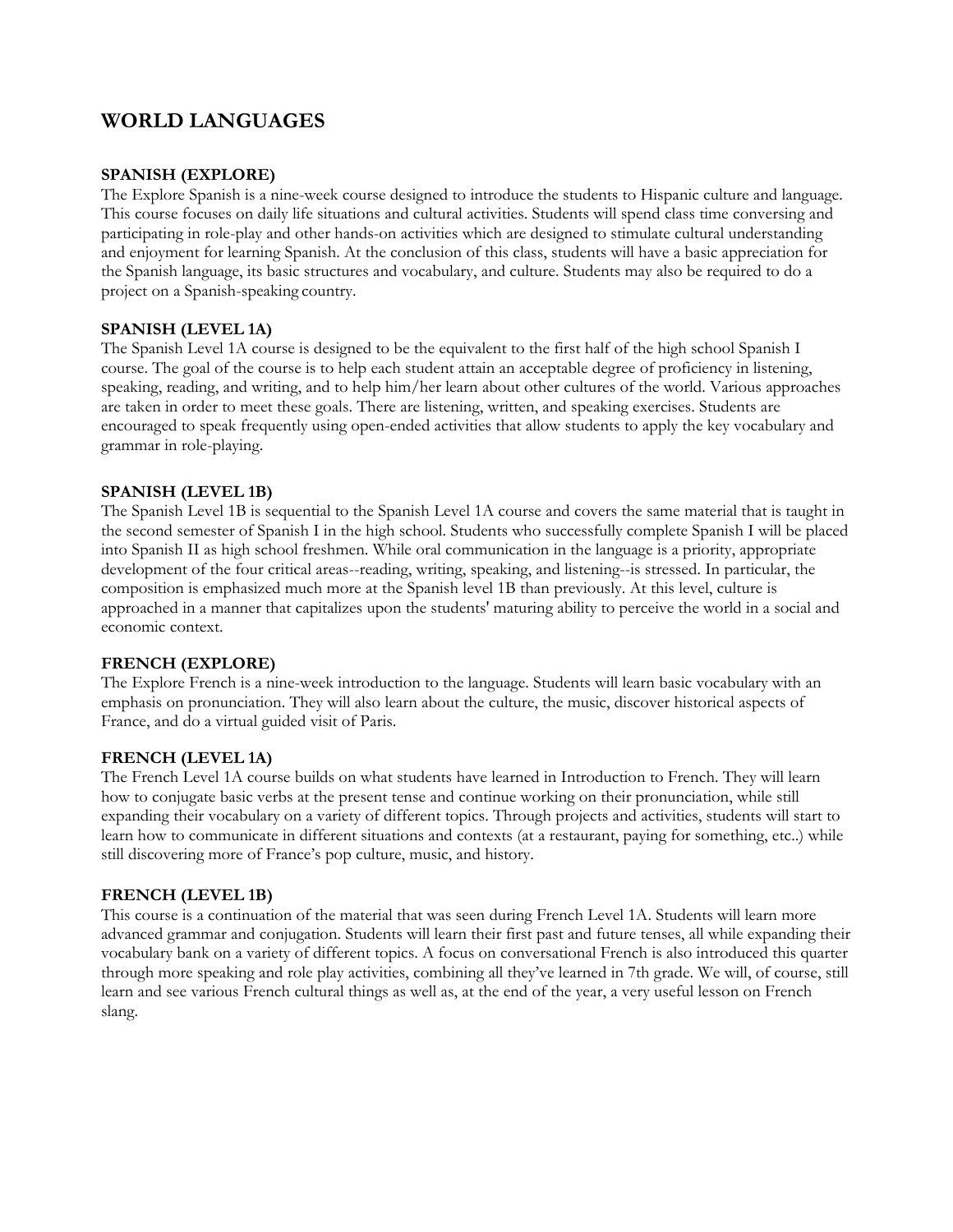#### **LATIN (EXPLORE)**

This nine-week course is designed to introduce students to the basics of Latin vocabulary and grammar, and ancient Roman culture (including mythology) through lessons, games, and interactive activities. Studying Latin gives students a better understanding of how languages develop and has been shown to improve English vocabulary and grammar skills. Western culture as a whole is heavily influenced by ancient Rome and studying this past culture can give students a better appreciation of their own.

## **LATIN (LATIN IA)**

This Latin course is the equivalent to the first semester of a high school Latin 1 course. The goal of this course is to help students develop a proficiency in reading and translating Latin. To this end, the course focuses on learning Latin vocabulary and mastering the basics of Latin grammar. Students will also learn about Roman culture, mythology, and English word derivations. All Latin students will compete in the Latin Regional Forum, and some will go on to compete at the state level. Maclay's Latin team has a record of consistently scoring in either first or second place at Regionals and in the top 10 at State. Latin, like all the languages at Maclay, is offered through high school, up to the AP level.

#### **LATIN (LATIN IB)**

This course is a continuation of the material begun in Latin 1A and covers the material taught in the second semester of Latin I in high school. Students who successfully complete Latin IB will be placed in Latin II in 9th grade. Latin, with its unique patterns of inflection and syntax and the acquisition of an extensive vocabulary, is the major focus of the course whose goal is the ability to read and translate. The extended nature of a two-year Latin I course such as this will allow us to explore Roman customs and culture, mythology, and English word derivations at a greater depth than in a standard Latin I course.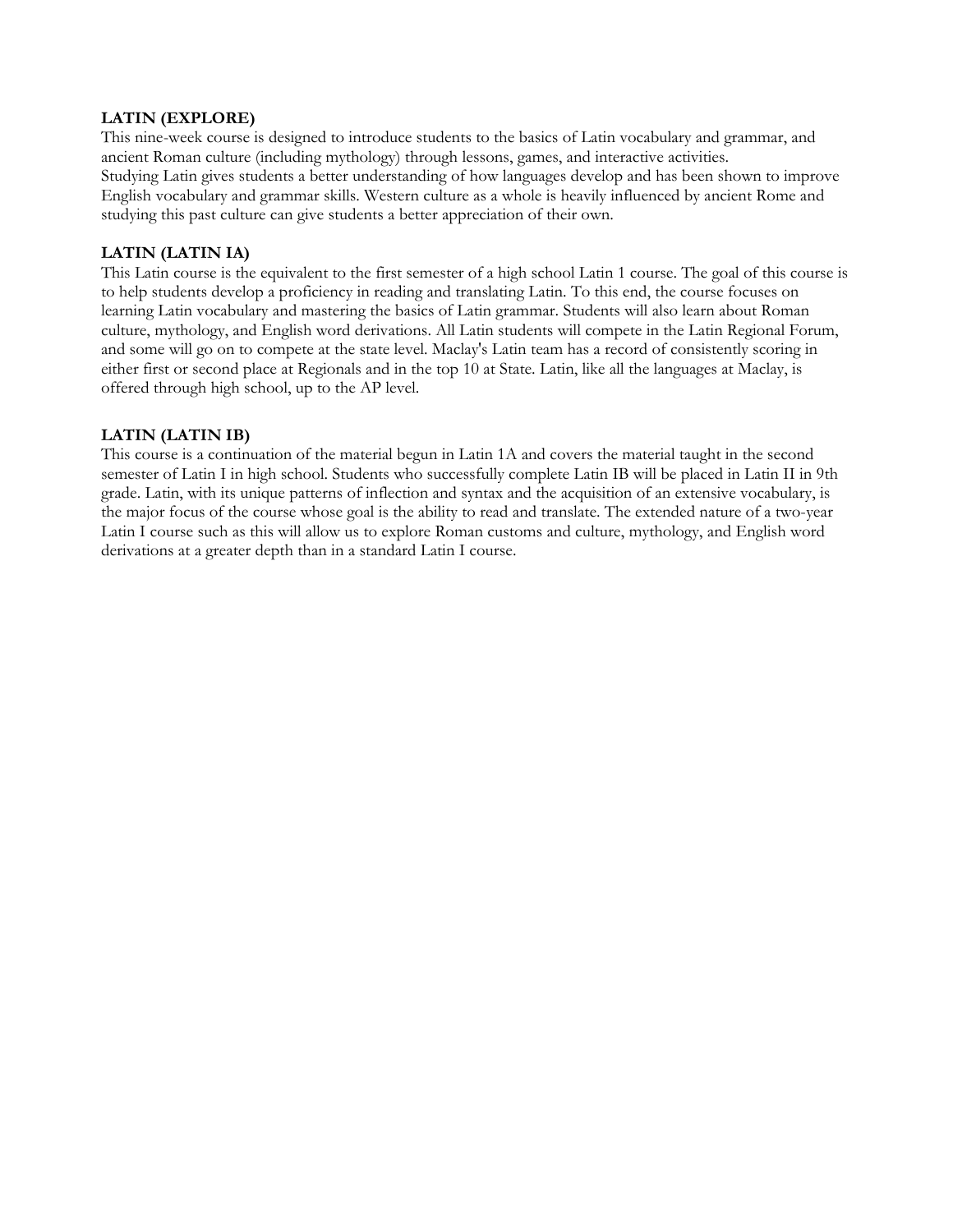## **PHYSICAL EDUCATION**

#### **6th and 7th Grade P.E.**

The Middle School Physical Education program is designed to encourage movement, physical fitness, and an appreciation of a variety of lifetime sports. Individual and team activities are used to help teach teamwork, sport specific skills and social skills used in all aspects of daily life. Grading is based upon dressing out each day, the student's effort, participation, and sportsmanship. Each student must wear the Physical Education uniform and wear it properly. Students must wear sneakers that have either laces or Velcro. Footwear must have good support and non-marking soles. Footwear such as hiking boots, wrestling shoes, heeled boots, flip flops, or sandals of any type are unacceptable. Safety and dress code are our primary concerns.

## **H.O.P.E. (Health Opportunities through Physical Education) – Upper School Credit Course for 8th Graders**

The purpose of this course is to develop and enhance healthy behaviors that influence lifestyle choices and student health and fitness. Students will combine the learning of principles and background information in a classroom setting with physical application of the knowledge. A majority of class time will be spent in physical activity. Other course topics include: Mental/Social Health, Nutrition & Wellness Planning, Diseases & Disorders, and Health Advocacy.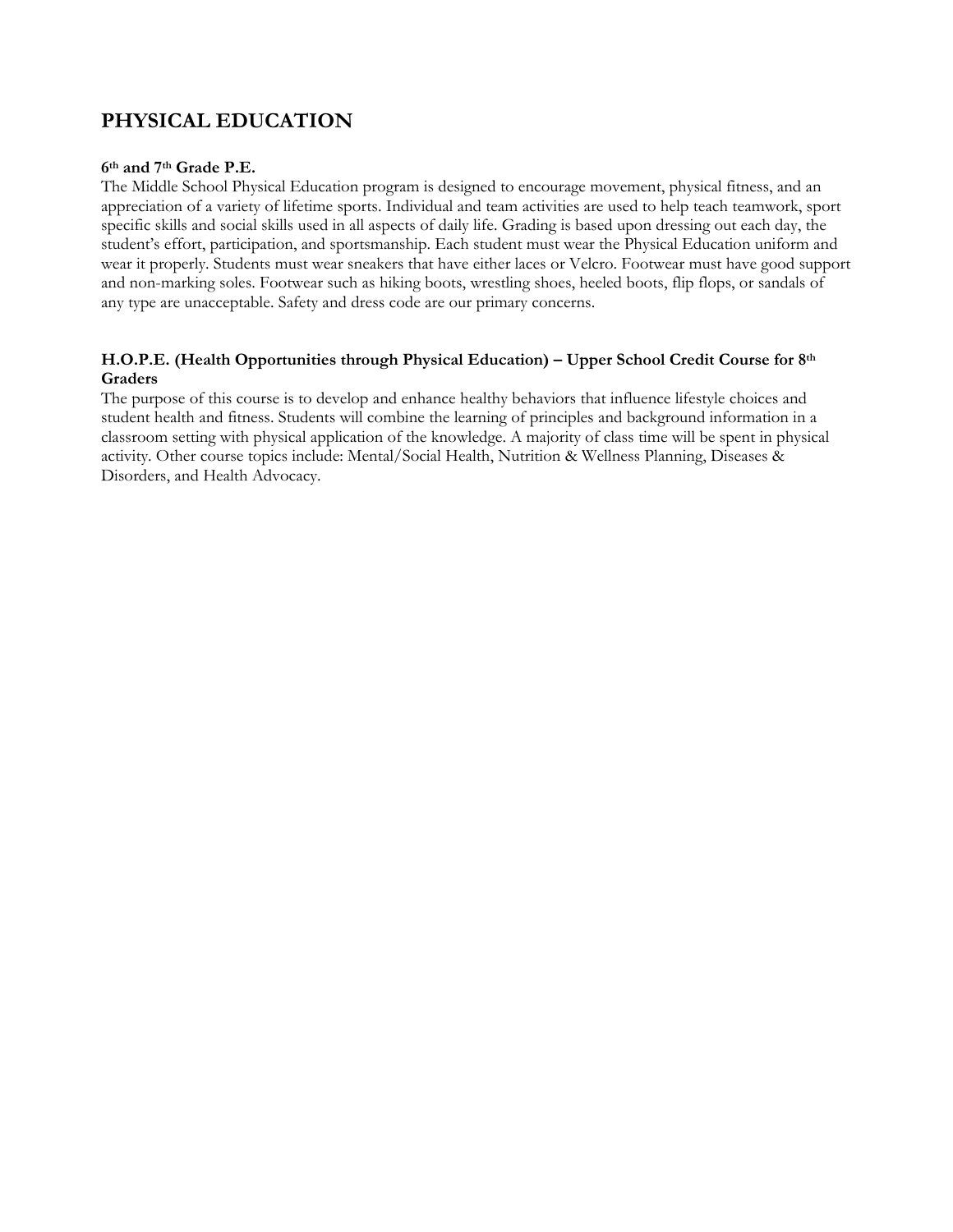## **LAUNCH WHEEL**

Our Launch courses are designed for our sixth-grade students in order for them to learn and strengthen the skills that are necessary for success in Middle School. Students will rotate among all Launch courses throughout the school year.

## **MIDDLE SCHOOL CONNECTIONS**

Math Connections is an enrichment math course designed to supplement the instruction of our math curriculum. The course will be taught by teachers in the math department in a differentiated workshop format. This course will provide our students and teachers with the opportunity to work in small groups and one-on-one hands-on enrichment to increase math skills and assist with building math confidence.

## **READING WORKSHOP**

Reading Workshop is a sixth-grade course that aligns with our Language Arts course in that it focuses on building reading comprehension and fluency skills. Over the course of the year, students will read from a variety of texts and genres to expand and deepen their abilities to process texts effectively. This course is designed to prepare students for increasing reading tasks and build comprehension strategies in the hopes of developing lifelong readers.

## **SIXTH GRADE SEMINAR**

This course is designed to introduce the necessary skills for student success at Maclay Middle School as they learn about our student handbook. Students will learn the importance of organization, study and note-taking skills, and character qualities. Study skill topics include organization, note taking, prioritizing, how to study, time management, and test taking skills. Character development topics include cyber safety, honesty, integrity, courtesy, cooperation, compassion, and trustworthiness.

## **SIXTH GRADE COMPUTER SCIENCE**

The emphasis in sixth grade Computer Science is placed on essential user proficiencies, including file management, Microsoft Office & keyboarding, as well as an introduction/continuation of Coding and Computational Thinking through Code.org and Scratch. Digital Citizenship, Online Safety and Cyberbullying are key topics, as well as an open discussion 'Tech Talk' where students share their experiences and opinions/advice about various technologies.

## **SIXTH GRADE WELLNESS**

Our Wellness course is taught by our Middle School Guidance Counselor. Students will learn about the importance of understanding their body and mind, and how to navigate through new middle school experiences. From stress management and sleep to overall wellbeing, we will explore personal health, health related attitudes and beliefs, and individual health behaviors.

## **LAUNCHING INTO VISUAL ARTS**

This class is a basic foundations of art class. The visual arts curriculum at the Middle School is designed to bring each student the confidence and desire to create. The art curriculum offers activities in the areas of art production, art criticism, art history and aesthetics. Building on the K to 5 scope and sequence for art, students study the units of drawing, painting, sculpture, printmaking, clay, paper- mache and glass fusing. This class encourages independent personal artistic exploration and exposes students to significant artistic works from a wide variety of global cultures. While learning about the elements and principles of design, students will develop their drawing, painting, sculpting, and printmaking skills. A variety of famous artists and their styles throughout history will be studied.

## **\*EXPRESSIONS\***

Sixth Grade Expressions is a writing enrichment course that is part of the sixth grade World Language Wheel. Students will tackle a variety of different forms of writing, ultimately creating a writing portfolio. For example, students will write a narrative that will have them composing a brand-new version of a classic fairy tale, making sure to provide a major twist. As the course name indicates, artistic expression is at the heart of the matter, but we will also be reinforcing important grammar and writing concepts from language arts class. We will emphasize proofreading and editing, and students will often engage with peer groups for feedback.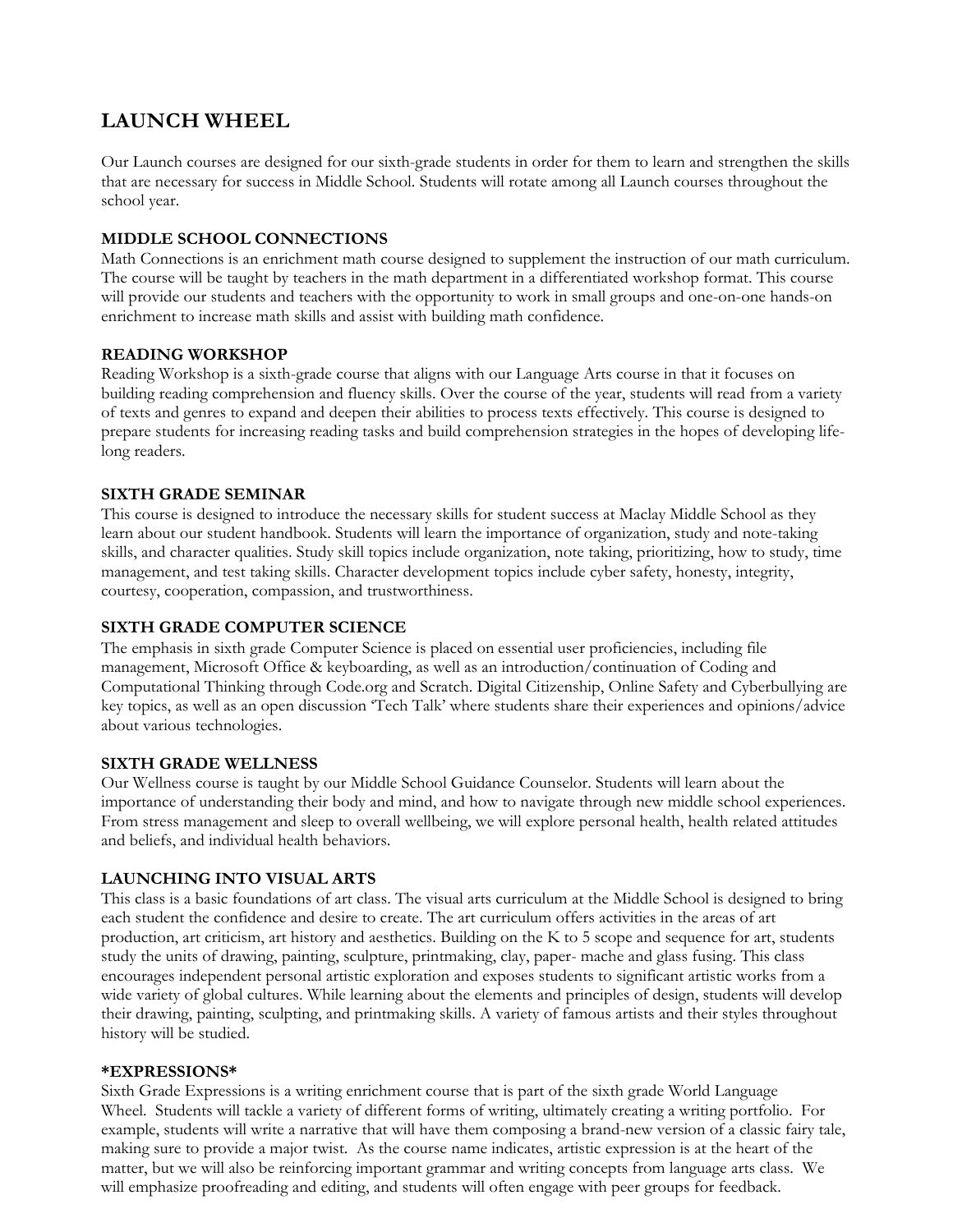## **INTRODUCTION TO PERFORMING ARTS**

Our Introduction to Performing Arts is designed for our sixth-grade students to explore the various Performing Arts. Students will rotate among all Performing Arts courses throughout the school year.

## **EXPLORATORY BAND**

Exploratory Band is for our students who have limited or no experience playing a band instrument. Students will be given the opportunity to learn how to play one of the following band instruments: flute, clarinet, trumpet, trombone, baritone, or percussion.

## **EXPLORATORY ORCHESTRA**

Exploratory Orchestra is for our students who have limited or no experience playing a strings instrument. Students will be given the opportunity to learn how to play one of the following instruments: violin, viola, cello, or bass.

## **INTRODUCTION TO THEATRE ARTS**

This course is designed for 6th-grade students who have an interest in exploring theater arts. Students will be introduced to the basics of theatre. This class focuses on improving self-esteem, communication skills, ensemble building, and concentration using improvisation, pantomime, movement, vocalization, and theater games. Students learn basic techniques of acting through a series of acting exercises and simple presentations. No previous experience is necessary; however, involvement in and commitment to class activities is a required element.

## **MODERN MUSIC PRODUCTION**

Students will learn basic music theory and chord functions. Then we will explore current popular music genres while learning about the technology used to create them. Students will learn basic introductory levels on instruments such as piano and guitar, and how to use those instruments to create melodies or Harmonic structures. Students will dive into software used by professional audio engineers and producers and learn to record, edit, and export projects in a Digital Audio Workstation. With knowledge acquired in class, students will be encouraged to collaborate with others to write, edit, and produce musical projects.

## **B.L.U.E. (BALANCE OF LEARNING, UNDERSTANDING, AND EXPLORING) CLASSES/ ENRICHMENT OPPORTUNITIES**

## Fine Arts

## **EXPLORING THROUGH STUDIO ARTS**

This class in an intermediate foundations of art class. Students participate in art-making experiences that emphasize careful observation, critical thinking, and creative exploration. They are introduced to a variety of media and approaches to making art. Units covered include drawing, two- and three- dimensional design, color relationships, and printmaking. Students also look at historical and contemporary artists to broaden their appreciation and understanding of the visual arts. This art class will provide opportunities for the encouragement of creative thinking, initiative, imagination, and personal resourcefulness. Students develop their ability to make choices and express opinions through the selection and use of media, techniques, processes, and tools in individual problem-solving situations.

## **URBAN AND CONTEMPORARY ART**

The course is a deep dive into the history of Urban and Contemporary Art. Given its "art of today" definition, you may be surprised to hear that contemporary art has a relatively long history. We will trace its evolution, by taking a look at the [major movements a](https://mymodernmet.com/important-art-movements/)nd important artists that compose its history. Themed units in this class will explore Pop Art, Photorealism, Conceptualism, Minimalism, Performance Art, Installation Art, Earth Art and Street Art. This class will broaden their appreciation and understanding of the visual arts. *\*Some units may require a digital camera, cell phone, or iPad*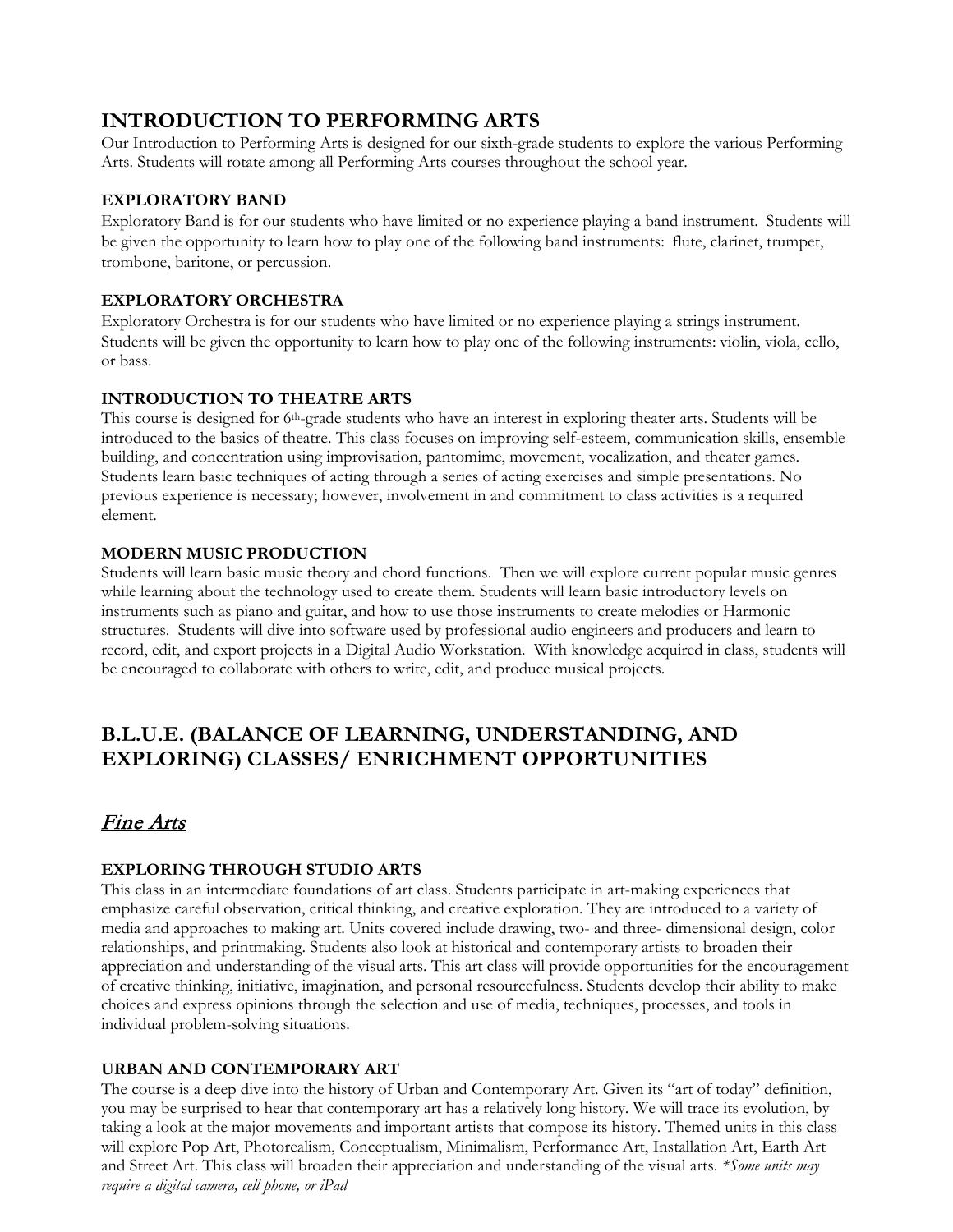## **STUDIO ART IMMERSION INTO 3-D ART AND CERAMICS**

Students participate in 3D art-making experiences that emphasize careful observation, critical thinking, and creative exploration. They are introduced to a variety of media and approaches to making art. Students will learn about the Science of clay and solve technical and creative issues using clay. Students will learn about the History of sculpture as well as basic hand building, glazing techniques and art criticism. Students will gain an understanding of the tools they are using as well as an introduction to multiple mediums and how they can work in tandem with one another. We will be working on establishing their individual creative confidence through multiple projects.

## **FOLK, OUTSIDER, AND FOUND OBJECT ART**

The course examines the perspective and work of the following outsider artists or non–mainstream artists who are self-taught and therefore not formally trained. For example: Thornton Dial, Sam McMillan, Street Artists, Thornton Dial and many more as time permits in the semester. Creating work with non-traditional materials, paint and objects found in the environment are assembled in this type of art to express the artist's message. This class will broaden their appreciation and understanding of the visual arts.

## **THEATRE ARTS**

This course is a continuation and progression of the Intro to Theatre Arts course and provides an avenue for artistic expression through the elements of drama and conventions of theatre.

Students will work effectively in a group, improving their self-esteem and enhancing communication skills as they continue to build an ensemble. This course provides a learning experience for which student actors will explore imagination through pantomime, movement, improvisation, storytelling, character development, monologues, and scene performances.

In addition to theater-specific skills and knowledge, students will explore and enforce public speaking, interpersonal communication, creative problem-solving, and collaboration skills, as well as social-emotional skills such as empathy, focus, and resilience.

## **THEATRE ARTS - ACT II**

This course for students who can demonstrate a readiness for a more advanced level, as determined by the Theatre Arts teacher. Students will be given more challenging, higher-level activities involving acting, oral interpretation, technical aspects of staging performances, and audience etiquette. We will cover the core components of the theatre machine: acting, directing, playwriting, and technical theatre. By understanding the inner workings of these concepts and practices, we will also expand our knowledge of theatre history. Through performance opportunities and artistic practices, students learn to accept constructive criticism, revise personal views to promote creative and critical thinking and develop the ability to appreciate, construct and evaluate live theatre. This class may collaborate at times with our Upper School Theatre performers.

## **MUSICAL THEATRE**

Students will study the work of the actor/singer/dancer and use their gained knowledge to develop as performers. This course is designed to give the Musical Theatre performer the essential training in various dance techniques, an understanding of the structure behind stage choreography, and an insight into the necessary showmanship and performance of that choreography.

## **MUSIC APPRECIATION**

Music Appreciation is a course where students will explore music's various functionalities in order to gain a deeper understanding and appreciation for all types of music. The course begins by examining basic music literacy and core musical elements such as melody, rhythm, harmony, form, and texture. Throughout the course, students apply their understanding through music composition and focus on music's various purposes and functions, tracking these categories through historical transformations.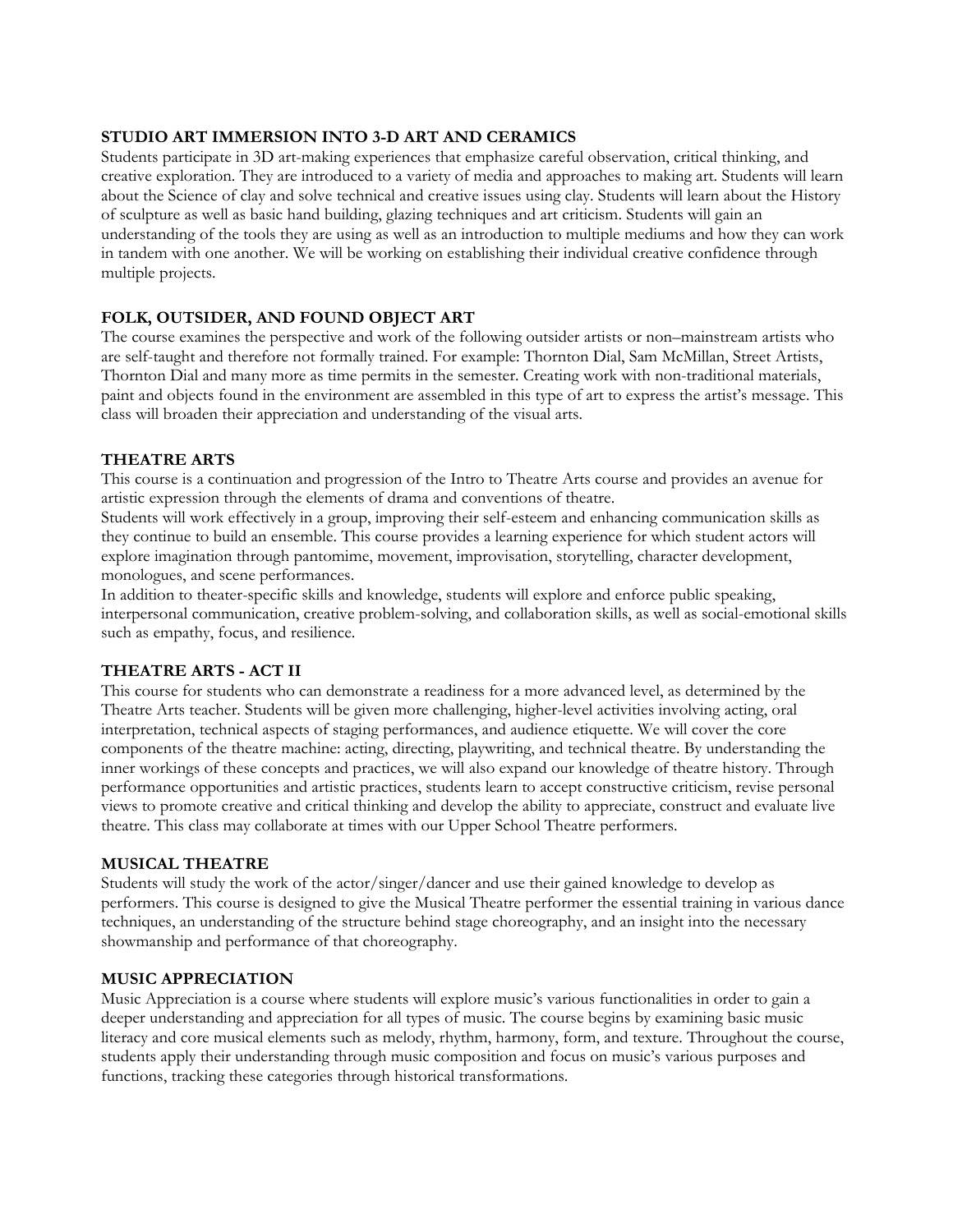#### **EXPLORATORY BAND**

Exploratory Band is open to middle school students who have limited or no experience playing a band instrument. Students will be given the opportunity to learn how to play one of the following band instruments: flute, clarinet, trumpet, trombone, baritone, or percussion. There will be a \$75.00 fee to cover the cost of instrument rental. Beginners and students who previously participated in fifth grade band are welcome. Exploratory band is a one semester course.

## **MIDDLE SCHOOL BAND (LEVEL 1)**

Middle School Band (Level 1) is a full year course for students who have had some experience playing a band instrument and who wish to be full-time members of the Maclay Middle School Band. Students will participate in all band performances, including concerts at school, and district festivals. This class is recommended for students who have taken Fifth Grade Band or Exploratory Band. Motivated beginners are also welcome.

## **MIDDLE SCHOOL BAND (LEVEL 2)**

The Middle School Band (Level 2) is a full year course for students who have completed Middle School Band (Level 1) or for those who can demonstrate a readiness for a more advanced band, as determined by the band director. This class will be combined with our Upper School Band. Students will participate in all band performances, including concerts at school, and district festivals. Students may also audition for All-District and All-State Bands. A variety of music will be performed.

## **EXPLORATORY ORCHESTRA**

Exploratory Orchestra is for our students who have limited or no experience playing a strings instrument. Students will be given the opportunity to learn how to play one of the following instruments: violin, viola, cello, or bass.

## **MIDDLE SCHOOL ORCHESTRA (LEVEL 1)**

Middle School Orchestra (Level 1) is a full-year course for students who have had some experience playing a strings instrument and who wish to be full-time members of the Maclay Middle School Orchestra. Students will participate in some performances, including concerts at school, and district festivals. This class is recommended for students who have taken Fifth Grade Strings or Exploratory Orchestra. Motivated beginners are also welcome.

## **MIDDLE SCHOOL ORCHESTRA (LEVEL 2)**

The Middle School Orchestra (Level 2) is a full-year course for students who have completed Middle School Orchestra (Level 1) or for those who can demonstrate a readiness for a more advanced level, as determined by the Orchestra director. This class will be combined with our Upper School Orchestra. Students will participate in all performances, including concerts at school, and district festivals. A variety of music will be performed.

## **MODERN MUSIC PRODUCTION**

In this course, we will examine the many facets of creating music in a modern setting. Students will learn basic music theory and chord functions. Then we will explore current popular music genres while learning about the technology used to create them. Students will learn basic introductory levels on instruments such as piano and guitar, and how to use those instruments to create melodies or Harmonic structures. Students will dive into software used by professional audio engineers and producers and learn to record, edit, and export projects in a Digital Audio Workstation. With knowledge acquired in class, students will be encouraged to collaborate with others to write, edit, and produce musical projects.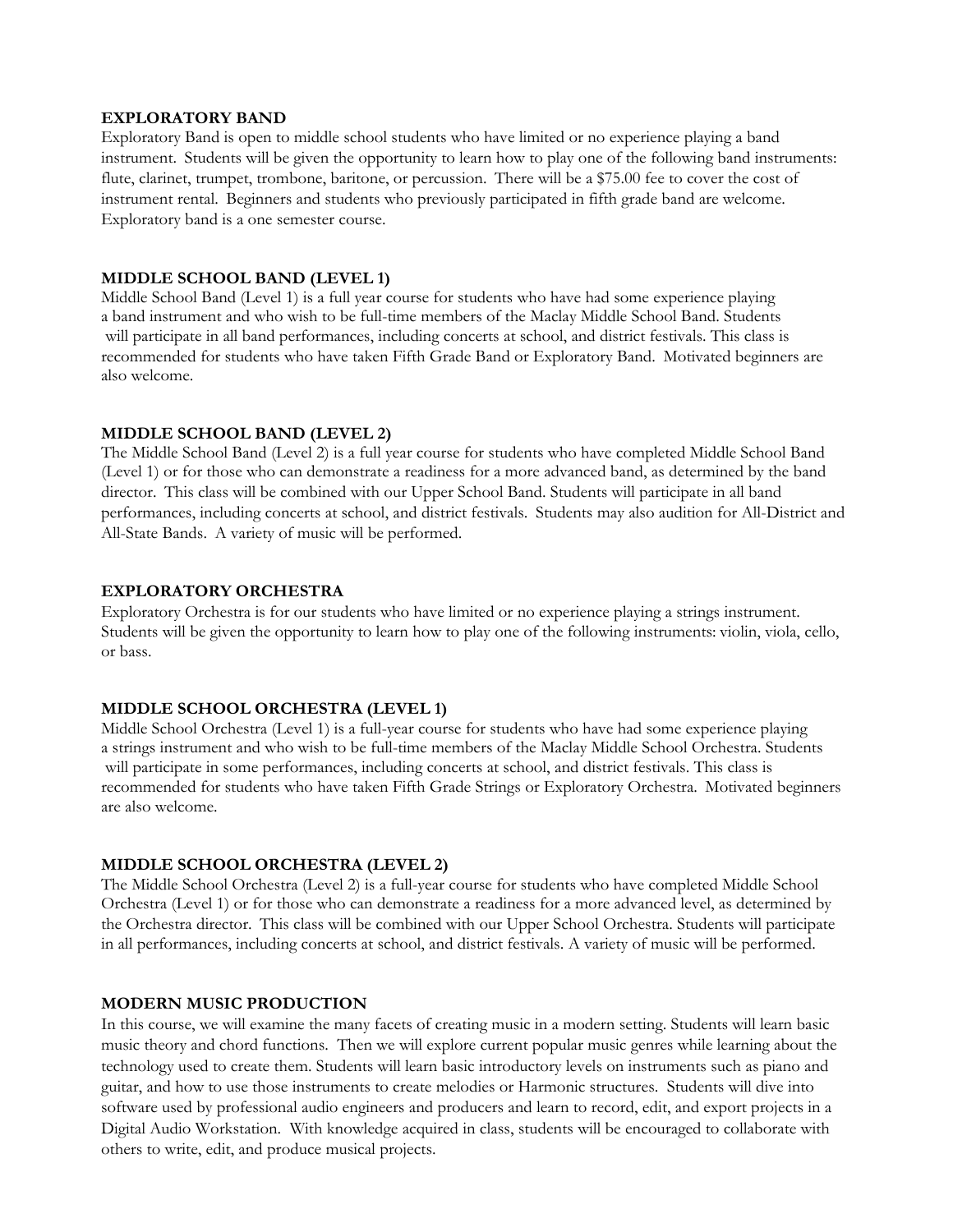## STEM

#### **ROBOTICS**

The course will cover principles of robot design, engineering, troubleshooting, robotic sensors and computer programming using the Lego Mindstorms Education software. Both a mathematical and an experimental approach are used in solving designed (and sometimes unexpected) problems and challenges. This class will be an open lab environment with total hands-on learning, experimentation, and collaboration of ideas. Students will design, build, program, and troubleshoot their robots, culminating in a couple of project-based competitions – One utilizes the FIRST LEGO LEAGUE Challenges, complete with Tournament Mission Board and Modules. The other is a Robo Sumo battle competition where the creative design component really comes into play.

#### **COMPUTER SCIENCE DISCOVERIES**

This is an introductory computer science course that emphasizes problem-solving, creation, and collaboration. The curriculum includes Programming, Physical Computing, Building Websites, Apps, Animations, and Games. The course consists of 6 Units - Problem-Solving, Web Development, Interactive Animations and Games, Design Process, Data and Society, and Physical Computing.

#### **VEX ROBOTICS**

Students build, code, and manipulate their own Robot designs designed to complete various challenges and objectives. VEX Educational robotics allows students to practice the engineering design process. They learn to work within constraints, identify multiple solutions to problems, and find the best possible solution through exploration and iteration. This course is conceptually similar to the Robotics course, but with completely different Hardware, software and more advanced challenges, potentially leading to a competitive team.

#### **INTRODUCTION TO AVIATION, AERONAUTICS, AND SPACE FLIGHT**

Part of our mission for this elective is to make learning about science, engineering, math, and technology FUN. This is an elective for students who may want to compete in the Kennedy Space Center Student Astronaut Challenge in early 2023, or for any students simply wanting to learn more about aviation, aeronautics, and space flight. It will include of a variety of lessons introducing topics including Aircraft Systems, Aerodynamics, Flight Instruments, Virtual Flight, Airports, Radio Communication, Aviation Weather, Performance and Navigation. The elective is also focused on learning about the Space Flight Simulator which was designed to replicate the retired NASA Space Shuttle. The students will learn to perform pre-flight operation, launch, orbit, in-mission emergencies, and landing of the Space Shuttle via the flight simulator.

## Humanities

## **MYTHOLOGY**

In this class, students will learn about different categories of myths and about the cultures those myths belong to. We will discuss what factors influence a culture's mythology and read and talk about the myths. This is a handson, interactive class designed for students who are learning about mythology for the first time as well as for those who are interested in learning more about the subject.

#### **LOGIC & DEBATE**

Have you ever seen a commercial that claims "4 out of 5 doctors recommend our product!"? Did you think to ask what kind of doctors were asked? Did they ask medical doctors? PhD's in English? Veterinarians? Without that information, you can't make an informed decision about the claim. Students will learn how to create effective arguments, how to test arguments for validity, and recognize and use persuasion techniques. This a great course for anyone who loves to debate!